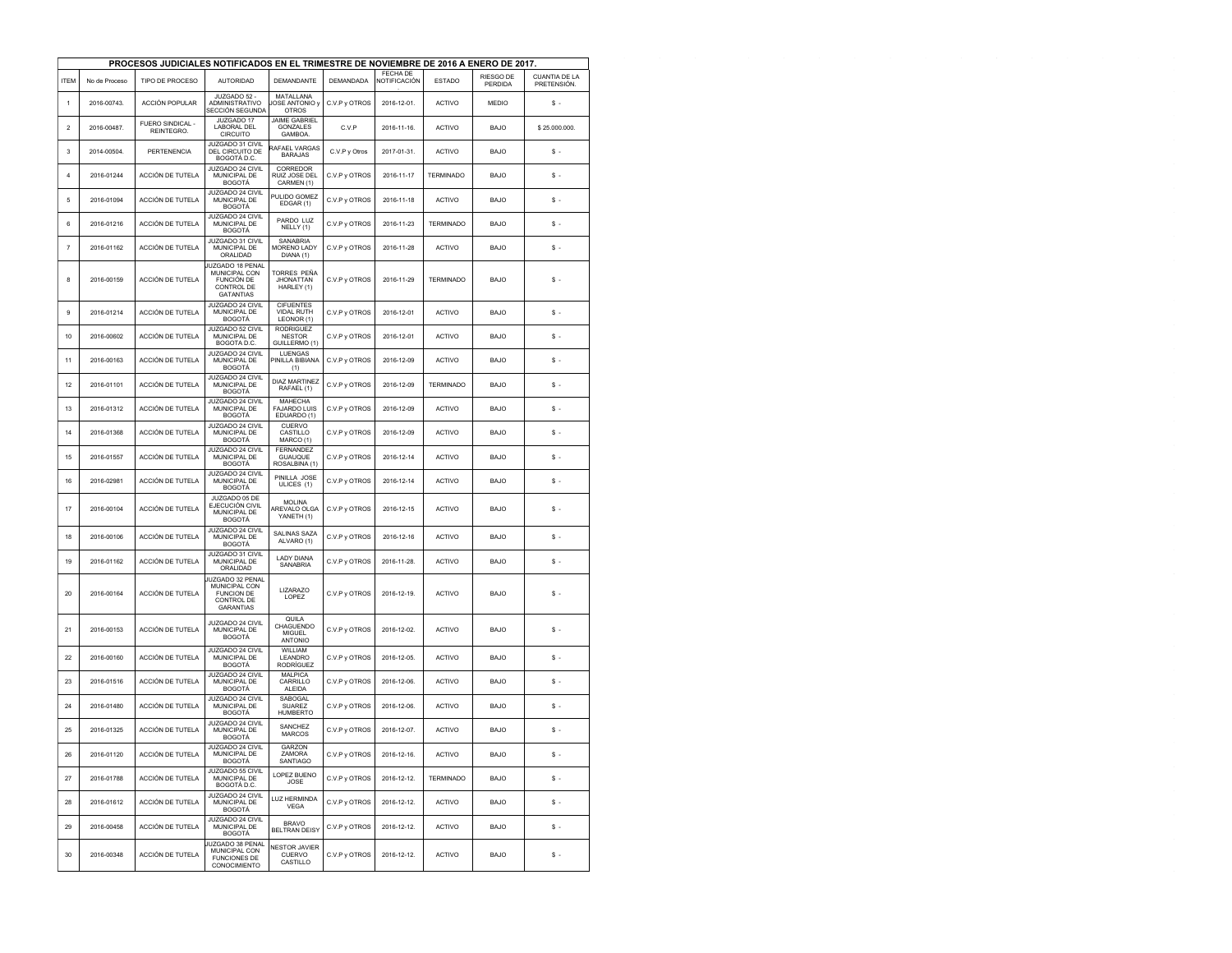| 31 | 2016-01204 | ACCIÓN DE TUTELA | JUZGADO 24 CIVIL<br>MUNICIPAL DE<br><b>BOGOTÁ</b>                                        | OSORIO MARÍA<br><b>OLIVA</b>                           | C.V.P y OTROS | 2016-12-13. | <b>ACTIVO</b> | <b>BAJO</b> | $\mathsf{s}$ . |
|----|------------|------------------|------------------------------------------------------------------------------------------|--------------------------------------------------------|---------------|-------------|---------------|-------------|----------------|
| 32 | 2016-01286 | ACCIÓN DE TUTELA | JUZGADO 24 CIVIL<br>MUNICIPAL DE<br><b>BOGOTA</b>                                        | TRUJILLO DIANA<br><b>GRACIELA</b>                      | C.V.P y OTROS | 2016-12-14. | <b>ACTIVO</b> | <b>BAJO</b> | $\mathsf{s}$ . |
| 33 | 2016-01189 | ACCIÓN DE TUTELA | JUZGADO 24 CIVIL<br>MUNICIPAL DE<br><b>BOGOTÁ</b>                                        | TELLEZ<br>QUIROGA<br>VIVIANA                           | C.V.P y OTROS | 2016-12-15. | <b>ACTIVO</b> | <b>BAJO</b> | $s$ .          |
| 34 | 2016-01159 | ACCIÓN DE TUTELA | JUZGADO 24 CIVIL<br>MUNICIPAL DE<br><b>BOGOTÁ</b>                                        | <b>BARRERA MORA</b><br>ANA HIBETH                      | C.V.P y OTROS | 2016-12-15. | <b>ACTIVO</b> | <b>BAJO</b> | $s$ .          |
| 35 | 2016-00183 | ACCIÓN DE TUTELA | JUZGADO 37 PENAL<br>MUNICIPAL CON<br>FUNCIÓN DE<br><b>CONTROL DE</b><br><b>GARANTIAS</b> | <b>ESTER MARINA</b><br>VARGAS                          | C V P         | 2016-12-22. | <b>ACTIVO</b> | BA.IO       | $s$ .          |
| 36 | 2016-00176 | ACCIÓN DE TUTELA | JUZGADO 22 PENAL<br>MUNICIPAL CON<br>FUNCIÓN DE<br>CONOCIMIENTO DE<br>BOGOTA D.C.        | CAMELO<br>ROMERO OSCAR<br>DAVID                        | C.V.P.        | 2017-01-02. | <b>ACTIVO</b> | <b>BAJO</b> | s -            |
| 37 | 2017-00001 | ACCIÓN DE TUTELA | JUZGADO 52 CIVIL<br>MUNICIPAL DE<br>BOGOTA D.C.                                          | SERPA GABRIEL<br><b>UBERTO</b>                         | C.V.P y OTROS | 2017-01-12. | <b>ACTIVO</b> | <b>BAJO</b> | $\mathsf{s}$ . |
| 38 | 2017-00001 | ACCIÓN DE TUTELA | JUZGADO 17 CIVIL<br>MUNICPAL DE<br><b>DESCONGESTIÓN</b><br>DE BOGOTA                     | ORDOÑEZ<br>ADRIANA ROCIO                               | C.V.P v OTROS | 2017-01-12  | <b>ACTIVO</b> | BA.IO       | $s$ .          |
| 39 | 2017-00001 | ACCIÓN DE TUTELA | JUZGADO 21 CIVIL<br>MUNICIPAL DE<br><b>DESCONGESTIÓN</b><br>DE BOGOTA.                   | <b>BUSTOS ORTIZ</b><br><b>FLOR JENNY</b>               | C.V.P v OTROS | 2017-01-12. | <b>ACTIVO</b> | <b>BAJO</b> | s -            |
| 40 | 2017-00001 | ACCIÓN DE TUTELA | JUZGADO 11 CIVIL<br>MUNICPAL DE<br>DESCONGESTIÓN                                         | QUINTERO<br>MURILLO LADER<br>ALBERTO                   | C.V.P y OTROS | 2017-01.12. | <b>ACTIVO</b> | <b>BAJO</b> | $s$ .          |
| 41 | 2017-00019 | ACCIÓN DE TUTELA | JUZGADO 69 CIVIL<br>MUNICIPAL DE<br>BOGOTA D.C.                                          | <b>GLORIA INES</b><br><b>BEDOYA</b><br>CORREA          | C.V.P y OTROS | 2017-01-17  | <b>ACTIVO</b> | BA.IO       | $s$ .          |
| 42 | 2017-00015 | ACCIÓN DE TUTELA | JUZGADO 49 CIVIL<br>MUNICIPAL DE<br>BOGOTA D.C.                                          | <b>GLORIA MAURA</b><br>MAZO                            | C.V.P v OTROS | 2017-01-13  | <b>ACTIVO</b> | BA.IO       | $s$ .          |
| 43 | 2017-00001 | ACCIÓN DE TUTELA | JUZGADO 05 CIVIL<br>MUNICIPAL DE<br>DESCONGESTIÓN                                        | <b>DIANA PAOLA</b><br>QUINTANA                         | C.V.P v OTROS | 2017-01-13. | <b>ACTIVO</b> | <b>BAJO</b> | $s$ .          |
| 44 | 2017-00001 | ACCIÓN DE TUTELA | JUZGADO 82 CIVIL<br>MUNICIPAL DE<br>BOGOTÁ D.C                                           | <b>BEDOYA</b><br>RAQUEL<br>ANDREA                      | C.V.P y OTROS | 2017-01-13. | <b>ACTIVO</b> | <b>BAJO</b> | $\mathsf{s}$ . |
| 45 | 2017-00002 | ACCIÓN DE TUTELA | JUZGADO 46 CIVIL<br>MUNICIPAL DE<br>BOGOTÁ D.C.                                          | GIOVANNI<br><b>ENRIQUE</b><br>SUAREZ<br><b>JIMÉNEZ</b> | C.V.P y OTROS | 2017-01-13. | <b>ACTIVO</b> | <b>BAJO</b> | $s$ .          |
| 46 | 2017-00033 | ACCIÓN DE TUTELA | JUZGADO 75 CIVIL<br>MUNICIPAL DE<br>BOGOTÁ D.C.                                          | <b>LEYDI VIVIANA</b><br>MARTÍNEZ<br>AMEZQUITA          | C.V.P y OTROS | 2017-01-13  | <b>ACTIVO</b> | <b>BAJO</b> | $\mathsf{s}$ . |
| 47 | 2017-00025 | ACCIÓN DE TUTELA | JUZGADO 10 CIVIL<br>MUNICPAL DE DE<br>BOGOTA.                                            | <b>BUSTOS</b><br><b>BARBOSA NIDIA</b><br>YAMILE        | C.V.P y OTROS | 2017-01-13. | ACTIVO        | <b>BAJO</b> | $s$ .          |
| 48 | 2017-00001 | ACCIÓN DE TUTELA | JUZGADO 39 CIVIL<br>MUNICIPAL DE<br><b>BOGOTA</b>                                        | <b>ARIAS DIAZ</b><br>ALBA MARINA                       | C.V.P y OTROS | 2017-01-13. | <b>ACTIVO</b> | <b>BAJO</b> | $s$ .          |
| 49 | 2017-00001 | ACCIÓN DE TUTELA | JUZGADO 40 CIVIL<br>MUNICIPAL DE<br><b>BOGOTÁ</b>                                        | <b>CISMEROS</b><br>CASTILLO<br>MANUEL                  | C.V.P y OTROS | 2017-01-13. | <b>ACTIVO</b> | <b>BAJO</b> | $s$ .          |
| 50 | 2017-00008 | ACCIÓN DE TUTELA | JUZGADO 52 CIVIL<br>MUNICIPAL DE<br>BOGOTA D.C.                                          | PEMBERTY<br><b>MONTOYA IVANA</b><br>ALEXANDRA          | C.V.P y OTROS | 2017-01-16  | <b>ACTIVO</b> | BA.IO       | $s$ .          |
| 51 | 2017-00034 | ACCIÓN DE TUTELA | <b>ILIZGADO 01 CIVIL</b><br>MUNICIPAL DE<br>BOGOTÁ D.C                                   | SANCHEZ<br>CAMILO ANDRES                               | C.V.P v OTROS | 2017-01-16. | <b>ACTIVO</b> | <b>BAJO</b> | $\mathsf{s}$ . |
| 52 | 2017-00001 | ACCIÓN DE TUTELA | JUZGADO 08 CIVIL<br>MUNICIPAL DE<br>DESCONGESTIÓN                                        | MARUI ANDA<br>LUISA<br>FERNANDA                        | C.V.P v OTROS | 2017-01-17. | <b>ACTIVO</b> | <b>BAJO</b> | $\mathsf{s}$ . |
| 53 | 2017-00038 | ACCIÓN DE TUTELA | JUZGADO 75 CIVIL<br>MUNICIPAL DE<br>BOGOTÁ D.C.                                          | <b>MARTINEZ</b><br><b>JORGE ANDRES</b>                 | C.V.P y OTROS | 2017-01-16. | <b>ACTIVO</b> | <b>BAJO</b> | $s$ .          |
| 54 | 2017-00034 | ACCIÓN DE TUTELA | JUZGADO 36 CIVIL<br>MUNICIPAL DE<br>BOGOTÁ D.C.                                          | <b>DAZA RAMIREZ</b><br>MIGUEL<br>AI FREDO              | C.V.P y OTROS | 2017-01-17. | <b>ACTIVO</b> | <b>BAJO</b> | $\mathsf{s}$ . |
| 55 | 2017-00002 | ACCIÓN DE TUTELA | <b>JUZGADO DE</b><br>DESCONGESTIÓN<br>07 CIVIL MUNICIPAL<br>DE BOGOTÁ                    | <b>BONILLA</b><br>PEMBERTY ANA<br>MARÍA                | C.V.P v OTROS | 2017-01-17  | <b>ACTIVO</b> | BA.IO       | $s$ .          |
| 56 | 2017-00015 | ACCIÓN DE TUTELA | JUZGADO 49 CIVIL<br>MUNICIPAL DE<br><b>BOGOTA</b>                                        | RAMIREZ HENRY                                          | C.V.P y OTROS | 2017-01-17. | <b>ACTIVO</b> | <b>BAJO</b> | $s$ .          |
| 57 | 2017-00050 | ACCIÓN DE TUTELA | JUZGADO 30 CIVIL<br>MUNICIPAL DE<br>BOGOTÁ D.C.                                          | <b>BEDOYA YAMILE</b>                                   | C.V.P y OTROS | 2017-01-17. | <b>ACTIVO</b> | <b>BAJO</b> | $s$ .          |
| 58 | 2017-00069 | ACCIÓN DE TUTELA | JUZGADO 46 CIVIL<br>MUNICIPAL DE<br>BOGOTÁ D.C.                                          | SANCHEZ<br><b>SUARES GLORIA</b><br><b>IMELDA</b>       | C.V.P y OTROS | 2017-01-18. | <b>ACTIVO</b> | <b>BAJO</b> | $s$ .          |
| 59 | 2017-00002 | ACCIÓN DE TUTELA | JUZGADO 23 CIVIL<br><b>MUNICIPAL</b>                                                     | <b>MARTINEZ</b><br>AMFZOUITA<br><b>GLORIA</b>          | C.V.P y OTROS | 2017-01-20  | <b>ACTIVO</b> | BA.IO       | $s$ .          |
| 60 | 2017-00048 | ACCIÓN DE TUTELA | JUZGADO 24 CIVIL<br>MUNICIPAL DE<br><b>BOGOTÁ</b>                                        | <b>MARA JASBEIDY</b><br><b>GIRALDO MEJIA</b>           | C.V.P.        | 2017-01-20. | <b>ACTIVO</b> | <b>BAJO</b> | $\mathsf{s}$ . |
| 61 | 2017-00056 | ACCIÓN DE TUTELA | JUZGADO 47 CIVIL<br>MUNICIPAL DE<br><b>BOGOTÁ</b>                                        | <b>RAFAEL ARICK</b><br>PRIETO SUAREZ                   | C.V.P y OTROS | 2017-01-19. | ACTIVO        | <b>BAJO</b> | $\mathsf{s}$ . |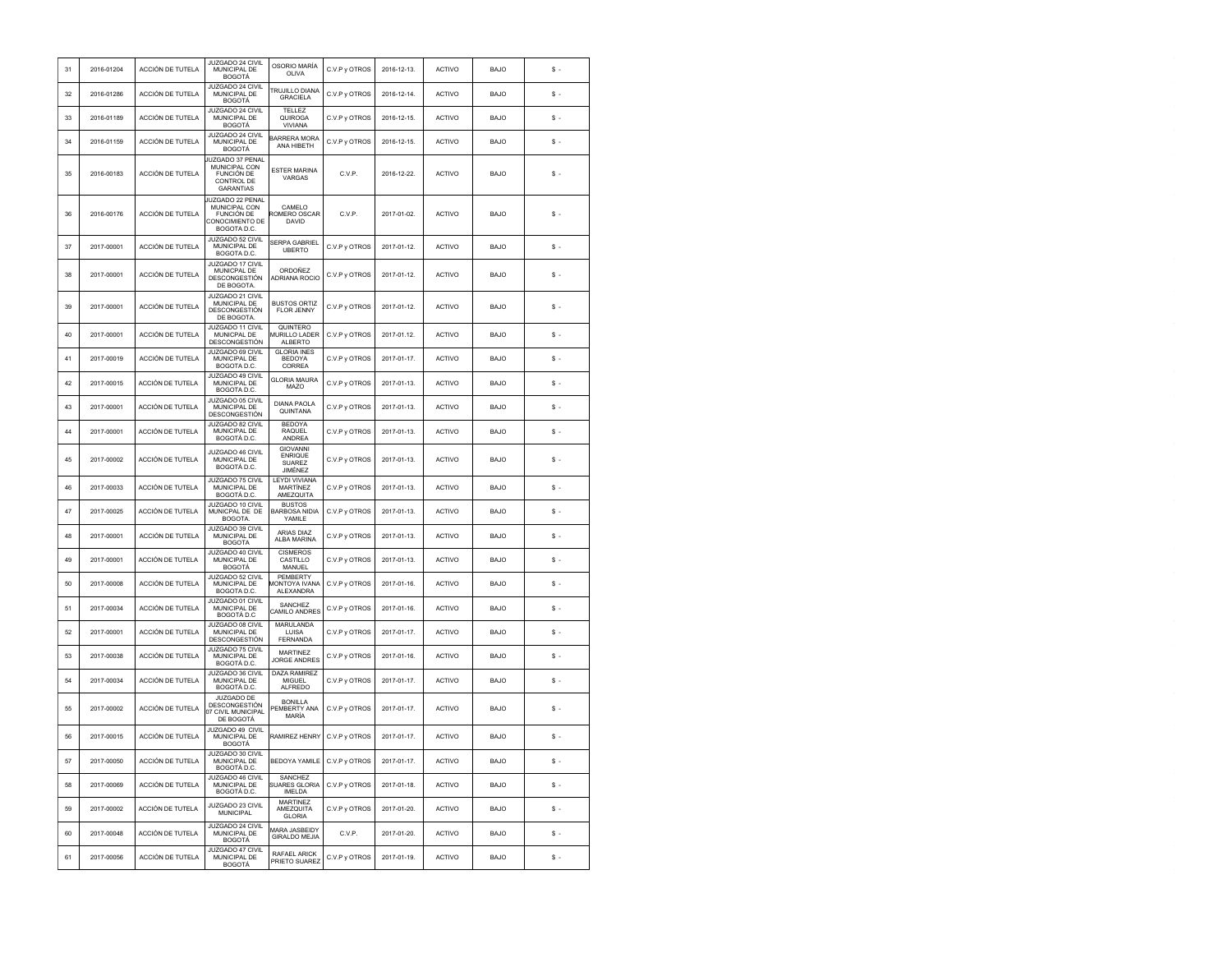| 62 | 2017-00043 | ACCIÓN DE TUTELA | JUZGADO 33 CIVIL<br>MUNICIPAL DE<br>BOGOTÁ D.C.                                          | <b>PATRICIA</b><br><b>HERNÁNDEZ</b><br>PARRA                  | C.V.P.        | 2017-01-19. | <b>ACTIVO</b> | <b>BAJO</b> | $s -$ |
|----|------------|------------------|------------------------------------------------------------------------------------------|---------------------------------------------------------------|---------------|-------------|---------------|-------------|-------|
| 63 | 2017-00002 | ACCIÓN DE TUTELA | JUZGADO 62 CIVIL<br>MUNICIPAL DE<br>BOGOTA D.C.                                          | CARLOS JOSE<br>VELASQUEZ                                      | C.V.P.        | 2017-01-23. | <b>ACTIVO</b> | <b>BAJO</b> | $s -$ |
| 64 | 2017-00011 | ACCIÓN DE TUTELA | JUZGADO 02 PENAL<br>MUNICIPAL DE<br><b>BOGOTÁ CON</b><br><b>FUNCIONES DE</b><br>GARANTÍA | SIERRA ORTIZ<br><b>LUZ MARINA</b>                             | C.V.P.        | 2017-01-20. | <b>ACTIVO</b> | <b>BAJO</b> | $s -$ |
| 65 | 2017-00009 | ACCIÓN DE TUTELA | JUZGADO 46 CIVIL<br>MUNICIPAL DE<br>BOGOTÁ D.C.                                          | IBAÑEZ JIMENEZ<br><b>FALBA FLOR</b>                           | C.V.P.        | 2017-01-23. | <b>ACTIVO</b> | <b>BAJO</b> | $s -$ |
| 66 | 2017-00106 | ACCIÓN DE TUTELA | JUZGADO 24 CIVIL<br>MUNICIPAL DE<br><b>BOGOTÁ</b>                                        | URREA GARZON<br><b>FAUSTO</b><br><b>ALDEMAR</b>               | C.V.P.        | 2017-01-24. | <b>ACTIVO</b> | <b>BAJO</b> | $s -$ |
| 67 | 2017-00097 | ACCIÓN DE TUTELA | JUZGADO 58 CIVIL<br>MUNICIPAL DE<br><b>BOGOTÁ</b>                                        | <b>JUAN PABLO</b><br><b>DIAZ RUEDA</b>                        | C.V.P.        | 2017-01-25. | <b>ACTIVO</b> | <b>BAJO</b> | $s -$ |
| 68 | 2017-00035 | ACCIÓN DE TUTELA | JUZGADO 82 CIVIL<br>MUNICIPAL DE<br>BOGOTÁ D.C.                                          | LISBETH<br><b>FABIOLA</b><br><b>MEDINA</b><br><b>REMOLINA</b> | C.V.P y OTROS | 2017-01-27. | <b>ACTIVO</b> | <b>BAJO</b> | $s -$ |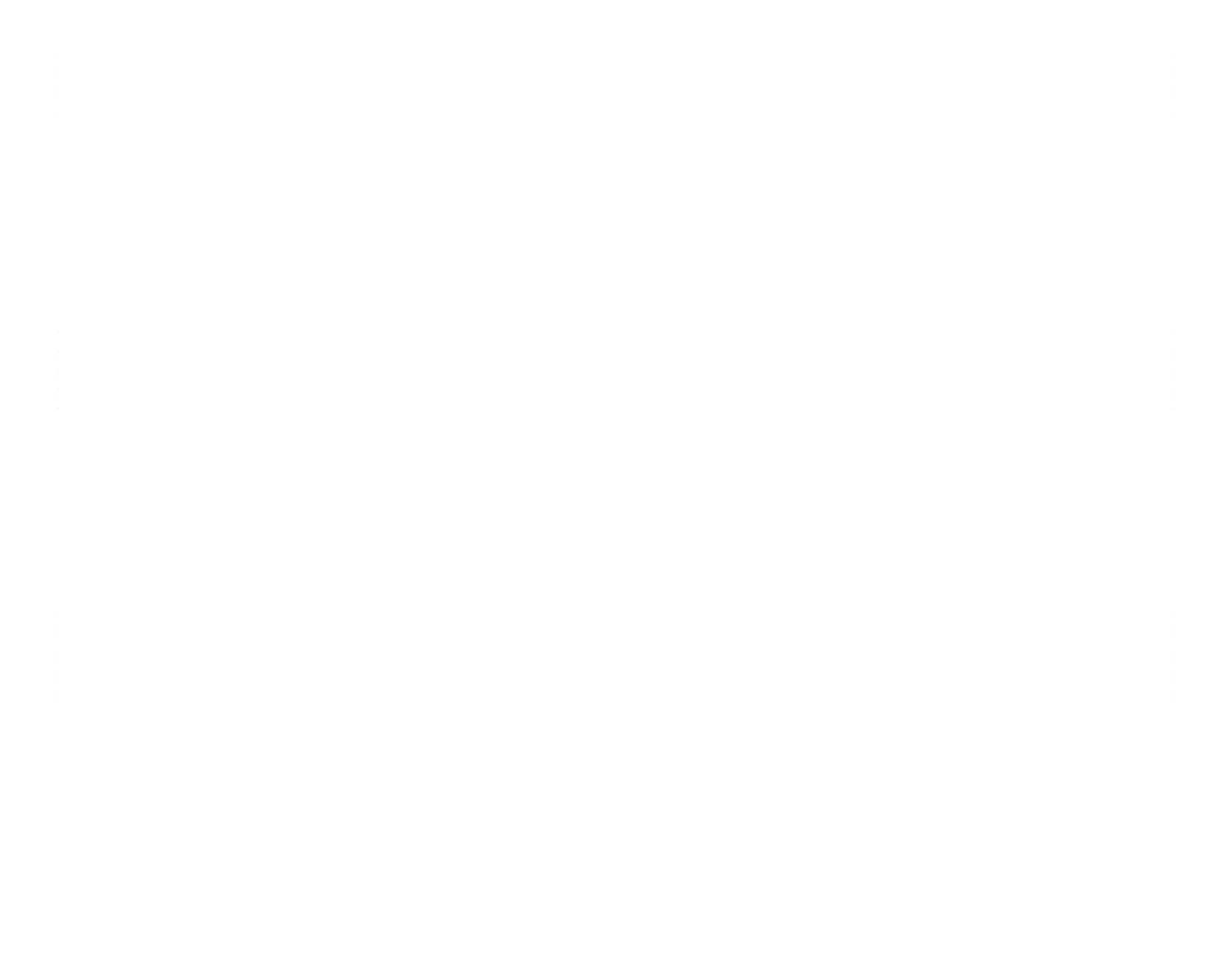|  |       |  |  |  |  |  |  |  | the contract of the contract of the contract of | the control of the control of the con- |  |  |
|--|-------|--|--|--|--|--|--|--|-------------------------------------------------|----------------------------------------|--|--|
|  |       |  |  |  |  |  |  |  |                                                 |                                        |  |  |
|  |       |  |  |  |  |  |  |  |                                                 |                                        |  |  |
|  |       |  |  |  |  |  |  |  |                                                 |                                        |  |  |
|  |       |  |  |  |  |  |  |  |                                                 |                                        |  |  |
|  |       |  |  |  |  |  |  |  |                                                 |                                        |  |  |
|  |       |  |  |  |  |  |  |  |                                                 |                                        |  |  |
|  |       |  |  |  |  |  |  |  |                                                 |                                        |  |  |
|  |       |  |  |  |  |  |  |  |                                                 |                                        |  |  |
|  |       |  |  |  |  |  |  |  |                                                 |                                        |  |  |
|  |       |  |  |  |  |  |  |  |                                                 |                                        |  |  |
|  |       |  |  |  |  |  |  |  |                                                 |                                        |  |  |
|  |       |  |  |  |  |  |  |  |                                                 |                                        |  |  |
|  |       |  |  |  |  |  |  |  |                                                 |                                        |  |  |
|  |       |  |  |  |  |  |  |  |                                                 |                                        |  |  |
|  |       |  |  |  |  |  |  |  |                                                 |                                        |  |  |
|  |       |  |  |  |  |  |  |  |                                                 |                                        |  |  |
|  |       |  |  |  |  |  |  |  |                                                 |                                        |  |  |
|  |       |  |  |  |  |  |  |  |                                                 |                                        |  |  |
|  |       |  |  |  |  |  |  |  |                                                 |                                        |  |  |
|  |       |  |  |  |  |  |  |  |                                                 |                                        |  |  |
|  |       |  |  |  |  |  |  |  |                                                 |                                        |  |  |
|  |       |  |  |  |  |  |  |  |                                                 |                                        |  |  |
|  |       |  |  |  |  |  |  |  |                                                 |                                        |  |  |
|  |       |  |  |  |  |  |  |  |                                                 |                                        |  |  |
|  |       |  |  |  |  |  |  |  |                                                 |                                        |  |  |
|  |       |  |  |  |  |  |  |  |                                                 |                                        |  |  |
|  |       |  |  |  |  |  |  |  |                                                 |                                        |  |  |
|  |       |  |  |  |  |  |  |  |                                                 |                                        |  |  |
|  | The S |  |  |  |  |  |  |  |                                                 |                                        |  |  |
|  |       |  |  |  |  |  |  |  |                                                 |                                        |  |  |
|  |       |  |  |  |  |  |  |  |                                                 |                                        |  |  |
|  |       |  |  |  |  |  |  |  |                                                 |                                        |  |  |
|  |       |  |  |  |  |  |  |  |                                                 |                                        |  |  |
|  |       |  |  |  |  |  |  |  |                                                 |                                        |  |  |
|  |       |  |  |  |  |  |  |  |                                                 |                                        |  |  |
|  |       |  |  |  |  |  |  |  |                                                 |                                        |  |  |
|  |       |  |  |  |  |  |  |  |                                                 |                                        |  |  |
|  |       |  |  |  |  |  |  |  |                                                 |                                        |  |  |
|  |       |  |  |  |  |  |  |  |                                                 |                                        |  |  |
|  |       |  |  |  |  |  |  |  |                                                 |                                        |  |  |
|  |       |  |  |  |  |  |  |  |                                                 |                                        |  |  |